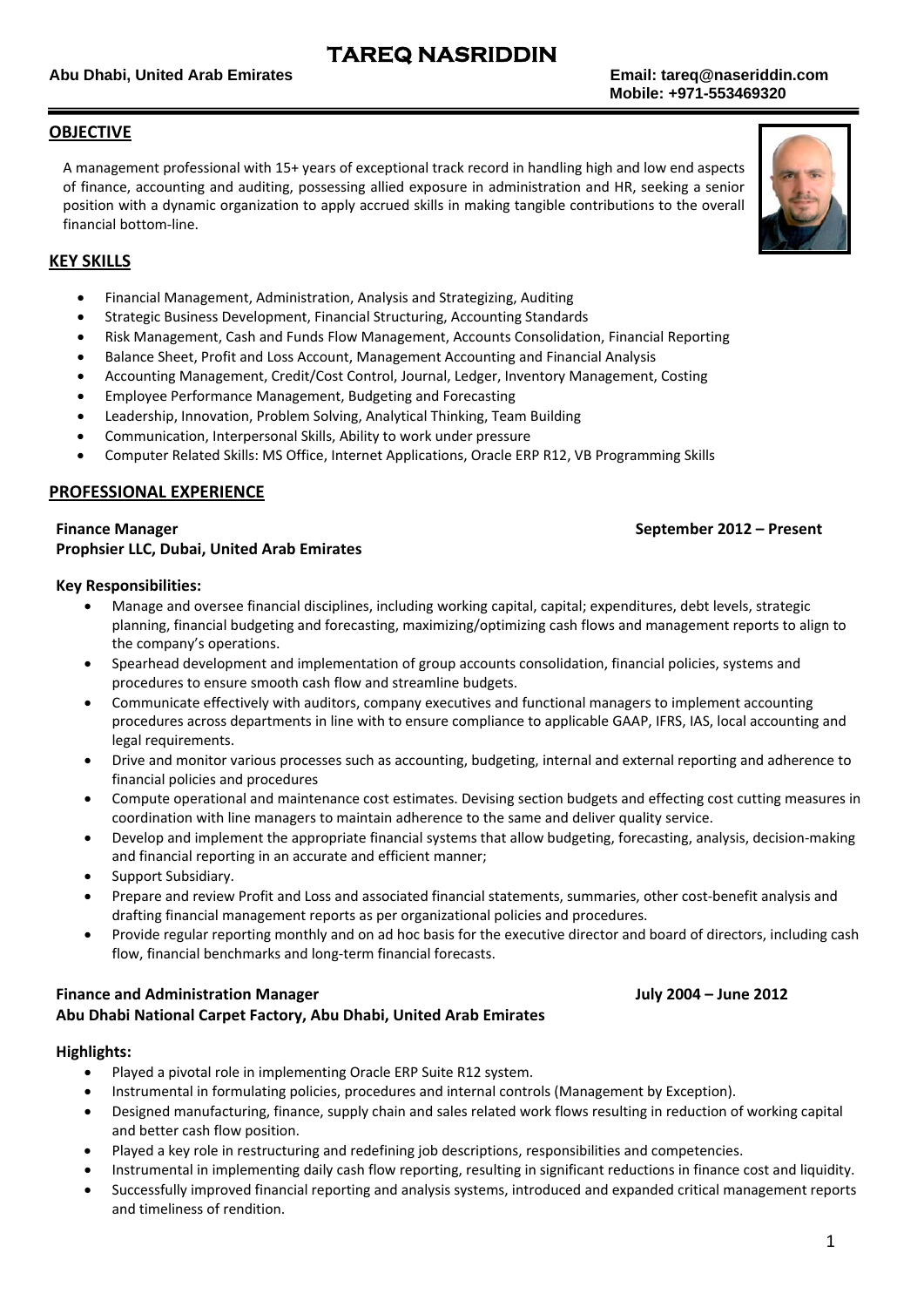- Developed and Designed Different costing methodologies within the manufacturing processes (Batch Costing, Job Costing, and Operating Costing).
- Successfully improved Costing reports and costing analysis, introduced and expanded critical management reports and timeliness of rendition.
- Developed Costing Modules increasing the Efficiency of both Production and Management Reporting.
- Played an active role in improving company's credit rating by instituting sound cash management policies.
- Responsible for setting up the Human Resource and Administration Department and defined policies, procedures and internal controls.

### **Key Responsibilities:**

- Managing and overseeing all financial disciplines, including strategic planning, financial budgeting and forecasting, maximizing/optimizing cash flows and management reports to align to the company's operations.
- Directing a team of highly qualified finance professionals in planning and evaluating the finance department operations and implementing control measures to ensure the economic viability and operating efficiency of the company.
- Spearheading development and implementation of group accounts consolidation, financial policies, systems and procedures to ensure smooth cash flow and streamline budgets.
- Communicating effectively with auditors, company executives and functional managers to implement accounting procedures across departments in line with IFRS, IAS and local accounting and legal requirements.
- Computing operational and maintenance cost estimates. Devising section budgets and effecting cost cutting measures in coordination with line managers to maintain adherence to the same and deliver quality service.
- Preparing and reviewing Profit and Loss and associated financial statements, summaries, other cost‐benefit analysis and drafting financial management reports as per organizational policies and procedures.
- Providing regular reporting monthly and on ad hoc basis for the executive director and board of directors, including cash flow, financial benchmarks and long‐term financial forecasts.

### **Oct '04 ‐ Dec '4: Concurrently worked as Chief Accountant and Acting Finance and Admin Manager:**

- Spearheaded the development and implementation of financial policies, systems, procedures and guidelines to ensure smooth cash flow, streamlining budgets, establishing stringent procurement and expense guidelines.
- Evaluated financial reporting systems and accounting procedures to recommend/effect requisite modifications in operating systems, budgets and other financial control functions in liaison with senior management.
- Administered the assigned accounts in accordance with organizational policies and objectives.
- Assisted in the development and implementation of reporting procedures, oversaw the maintenance of accounting and financial records while ensuring strict adherence to organizational policies and procedures.

### **Jul '04 ‐ Oct '04: Concurrently working as Chief Accountant:**

- Prepared and reviewed all monthly/annual financial statements including P/L, Balance Sheets and associated financial statements, monthly closing of accounts, AP/AR, summaries, cash flow projections, branch reconciliation statements, aging analysis report, other cost‐benefit analysis and financial management reports.
- Facilitated internal audit of company's accounts and provided required reports/information to the auditors to assure timely completion in compliance with established audit processes.
- Kept complete, accurate and systematic set of records for all accounting transactions personnel accounts pertaining to all branches.

### **Internal Auditor February 2000 ‐ May 2004**

### **Qatar Armed Forces – Payroll Directorate, Doha, Qatar**

### **Key Responsibilities:**

- Performed general accounting functions, including operation of the general ledger system, journal entries and month end closing of funding account.
- Preparation monthly financial statements, trial balance, bank reconciliations enabling smooth finalization of accounts.
- Analyzed general ledger accounts to determine their accuracy and ensured all funds are in balance. "the funding account"
- Preparation of the yearly budget for the Directorate and monitoring the monthly actual versus budget
- Examined/analyzed journal/ledger entries, expenditures, other accounting/financial records, documents and systems to ensure accuracy and compliance with established accounting standards and procedures.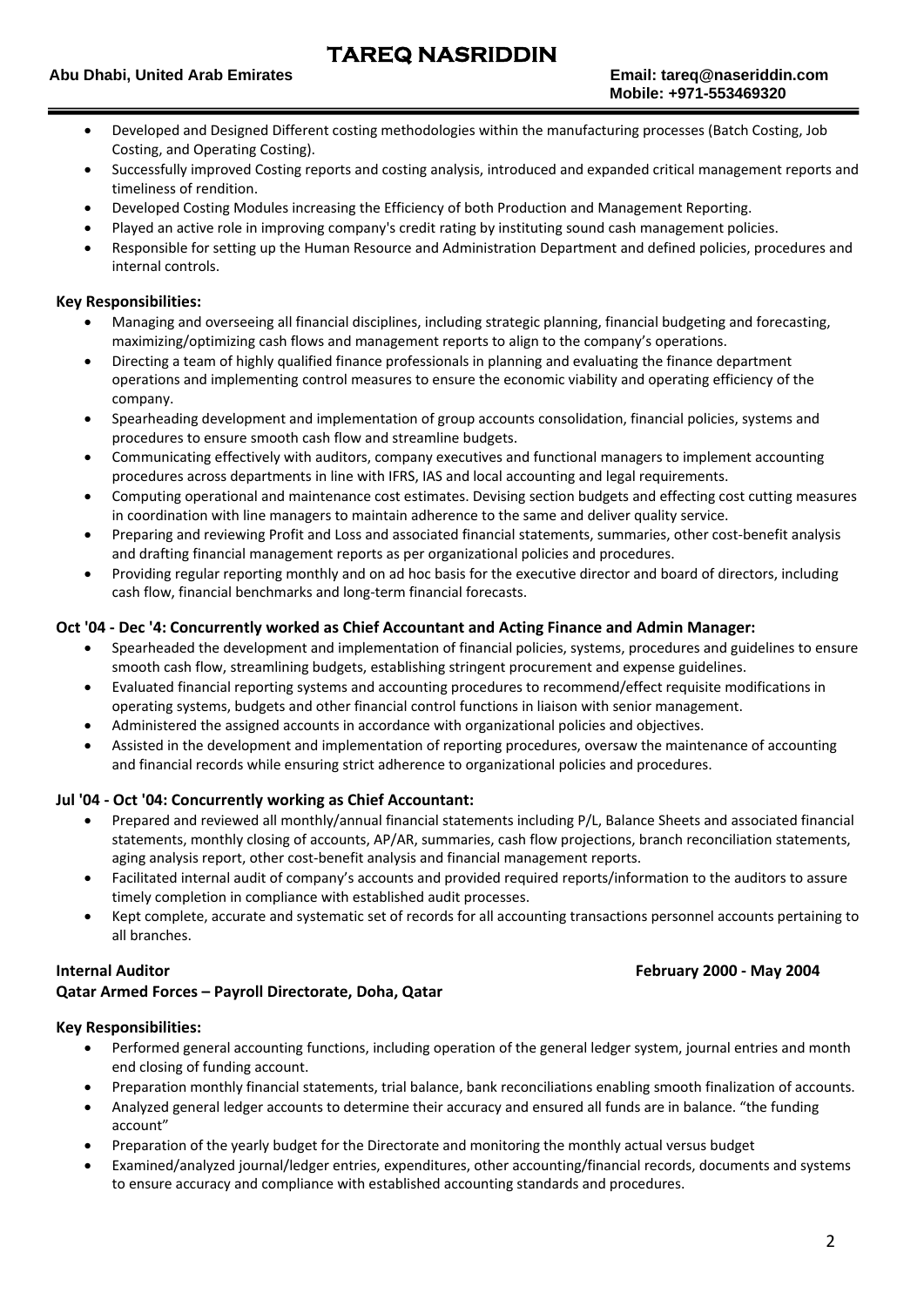Handled other procedures related to funding the training and the assignments out of the country, and make all the required communications with Qatar Embassies to insure smooth payroll transfers.

**Accountant February 1997 ‐ January 2000**

### **International Tobacco and Cigarettes Co (ITCC) Manufacturing Cigarettes, Amman, Jordan**

### **Key Responsibilities:**

- Managed all financial and accounting operations including but not limited to accounts payable, receivables, reconciliation, advances/replenishment, revenues and deferrals.
- Analyzed general ledger transactions to determine their accuracy to ensure that all finances are in balance.
- Monitored and managed banking relationships, bank reconciliation statements, cash flow, short and long term debts, internal controls authorizing client credit limits, fixed asset purchases and petty cash expenses.
- Implemented and maintained systems, procedures and policies, including accounts payable functions in adherence to company guidelines.
- Supervised work of staff accountants processing auditing payroll/ accounts payable, cash receipts, inventory/fixed asset records of the company. Monitored day‐to‐day operations relating to follow up on outstanding payments and work instructions.
- Reviewed financial aspects of new business opportunities, prepared business case studies, assessed risks and financing strategies for key opportunities.
- Handled all financial statements including monthly/financial statements, monthly closing of accounts, monthly accounts payable, accounts receivable and monthly cash flow statements.
- Proffered weekly reporting of invoicing totals/aging totals and cash receipts to the senior management for providing recommendations for the same.

### **EDUCATION**

- **Amman Private University**, Amman, Jordan Bachelor's degree in Accounting (June 1996)
- **Other Training & Certifications:**
	- Jan 2004: Al-Zakah Accounting
	- May 1999: General Sales Tax, Jordan
	- June 1998: Effective Budgetary Planning Inclusive
	- Jan 2005: Performance Management Training Course
	- June 2005: Documentary Credits/Letter of Credits
	- April 2007: Project Management Professional (PMP)
	- June 2007: ISO 9001 Quality Management Sys, Internal Auditor
	- Nov 2007: Strategic Negotiations, The Art of Influence
	- Jan 2008: Business Leaders
	- Feb 2008: Developing a Leading Edge Business Strategy
	- Aug 2009: Fundamentals of Corporate Governance
	- Certified Public Accountants (CPA)

### **PERSONAL DETAILS**

- **Date of Birth:** 7 March 1974
- **Nationality:** Jordan
- **Visa Status:** Residency Visa (Transferable)
- **Marital Status:** Married
- **Driving License:** UAE
- **Languages Known:** English and Arabic

### **REFERENCES**

- **Samir Ramadan ‐** Ex‐CEO ADNIP Group Abu Dhabi National Industrial Projects (ADNIP) Contacts: +962.796457611, samir\_ramadan@yahoo.ca
- **Eddy Dewyn ‐** Ex‐General Manager Abu Dhabi National Carpet Factory (ADNC) Contacts: +32.479344175, eddydewy@hotmail.com